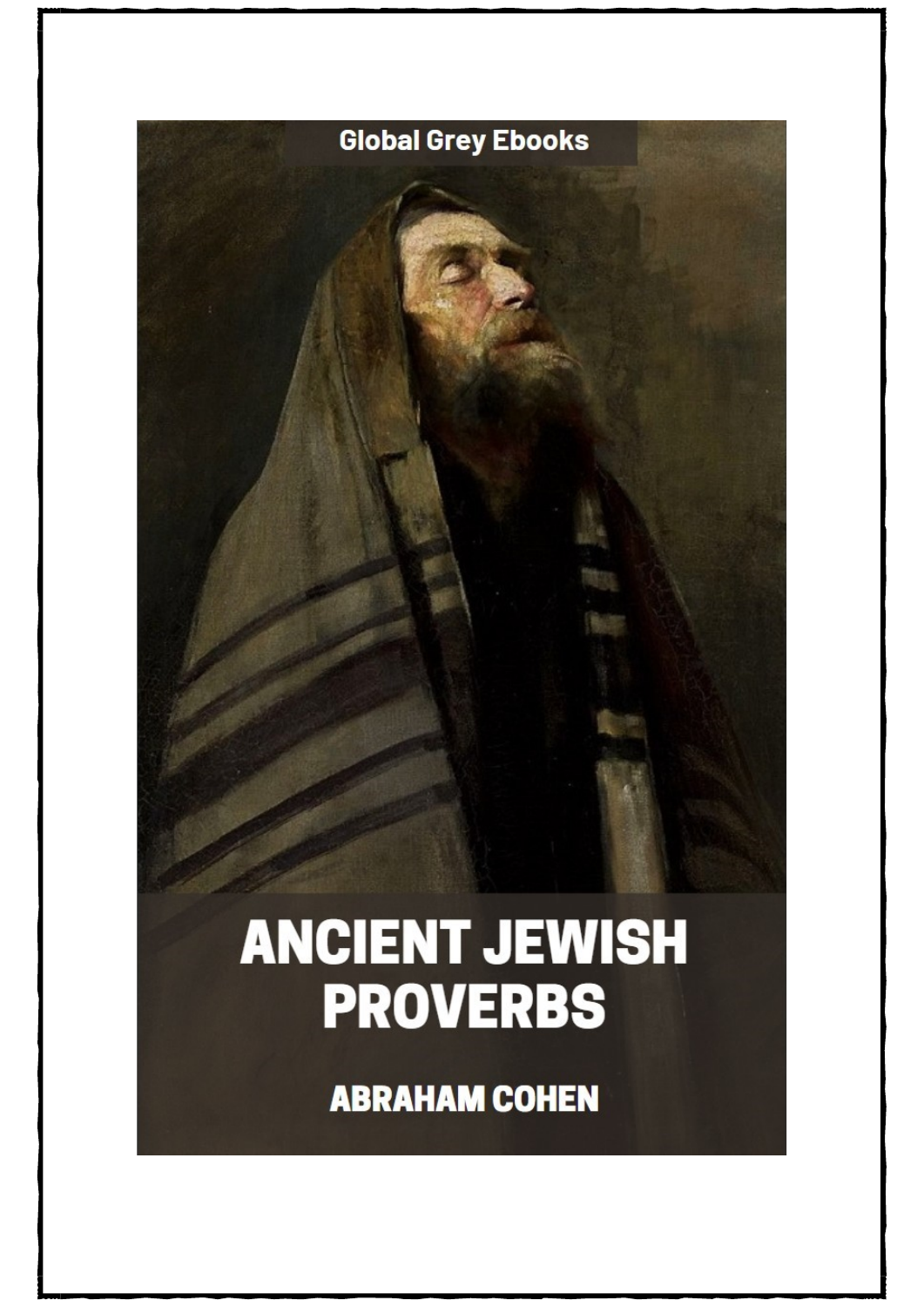## ANCIENT JEWISH PROVERBS

## COMPILED AND CLASSIFIED BY ABRAHAM COHEN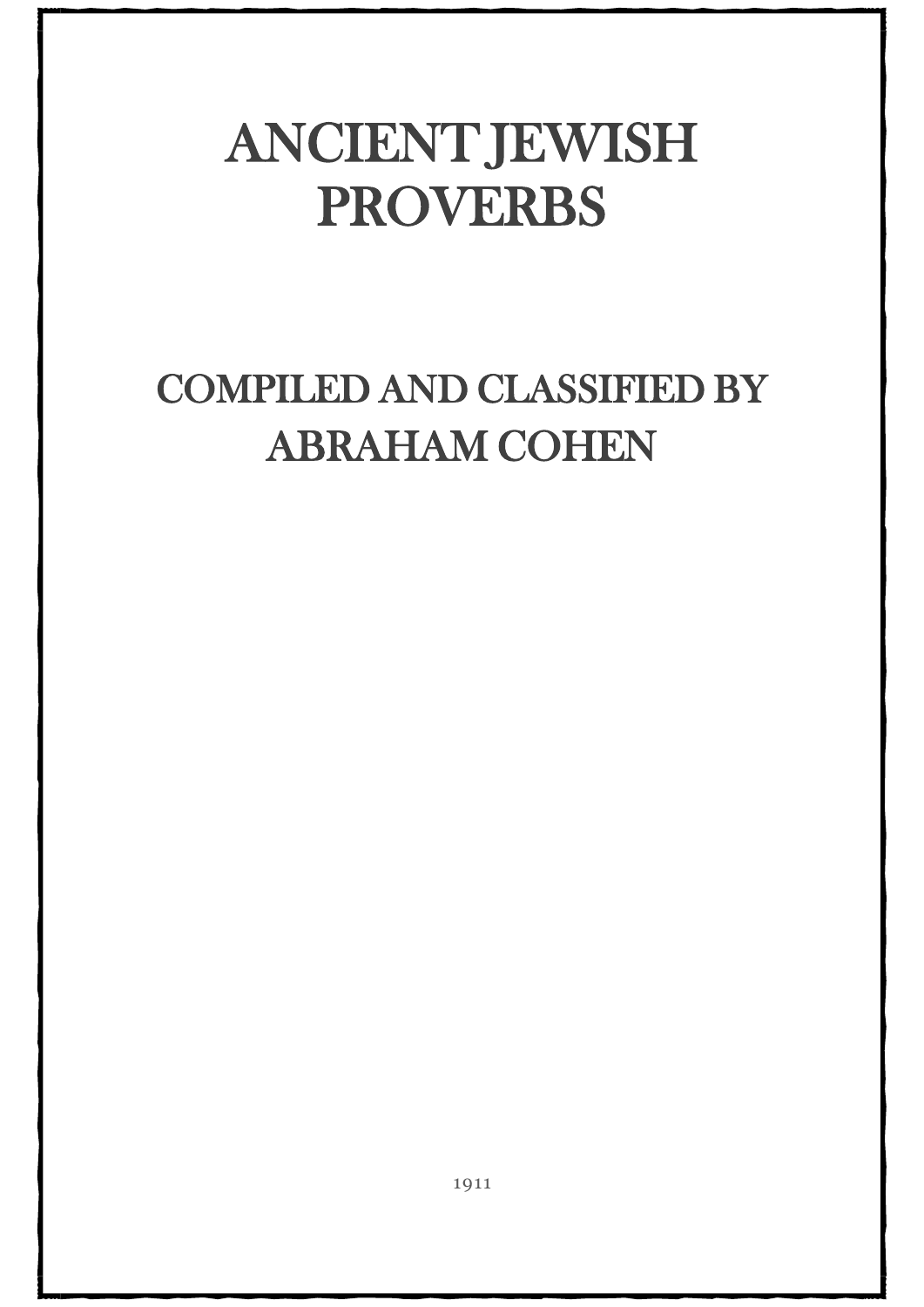**Ancient Jewish Proverbs by Abraham Cohen**. **This ebook edition was created and published by Global Grey ©Global Grey 2021**



**[globalgreyebooks.com](https://www.globalgreyebooks.com/index.html)**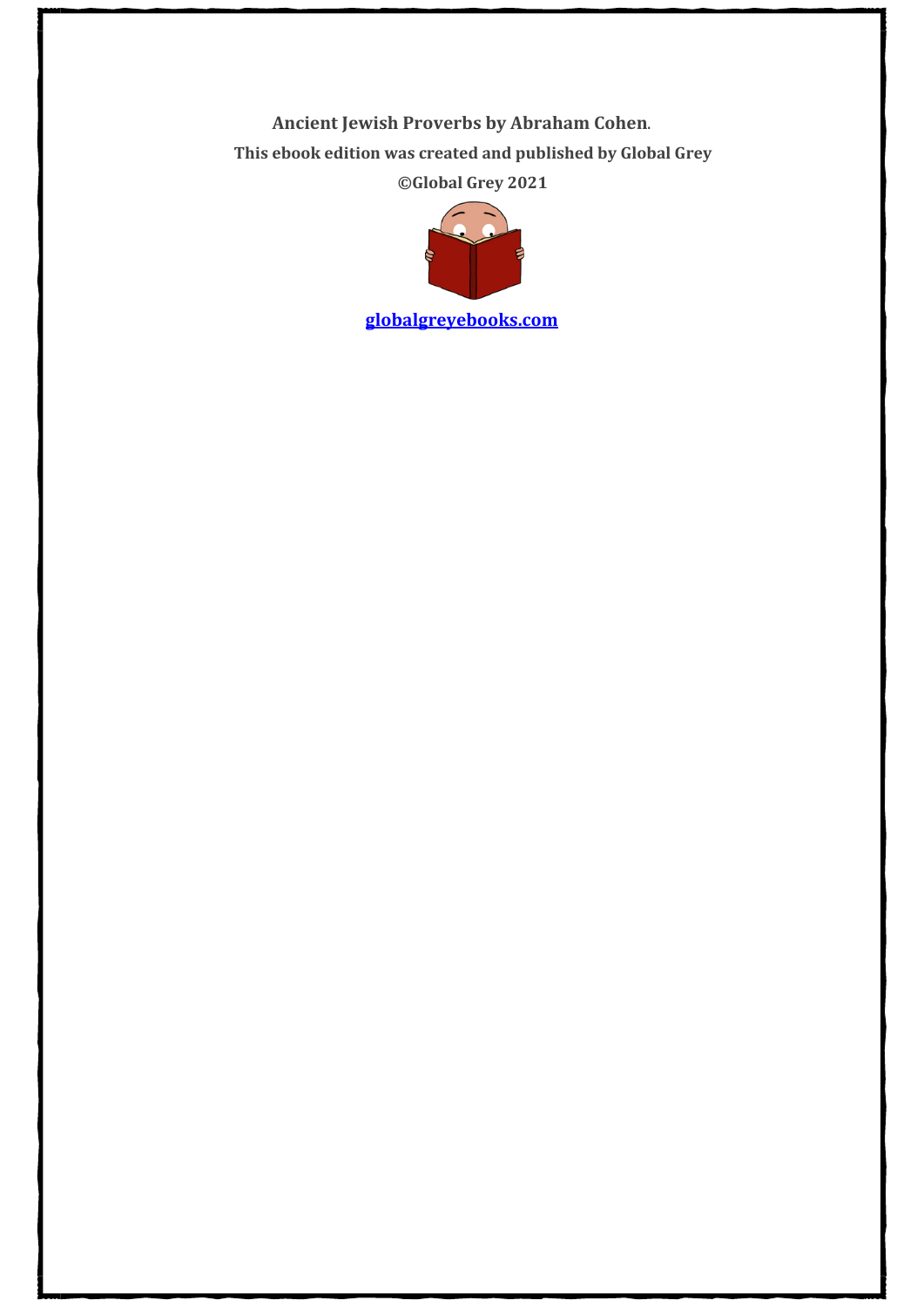## **Contents**

[Preface](#page-4-0) [Editorial Note](#page-5-0) [Introduction](#page-6-0) [Chapter 1. Human Existence](#page-13-0) [Chapter 2. Family Life](#page-18-0) [Chapter 3. Human Virtues](#page-23-0) [Chapter 4. Human Faults](#page-26-0) [Chapter 5. Occupations](#page-32-0) [Chapter 6. Rules Of Conduct](#page-36-0) [Chapter 7. Vagaries Of Fortune](#page-41-0) [Chapter 8. Social Life](#page-45-0) [Chapter 9. Colloquialisms](#page-48-0) [Chapter 10. Miscellaneous](#page-51-0)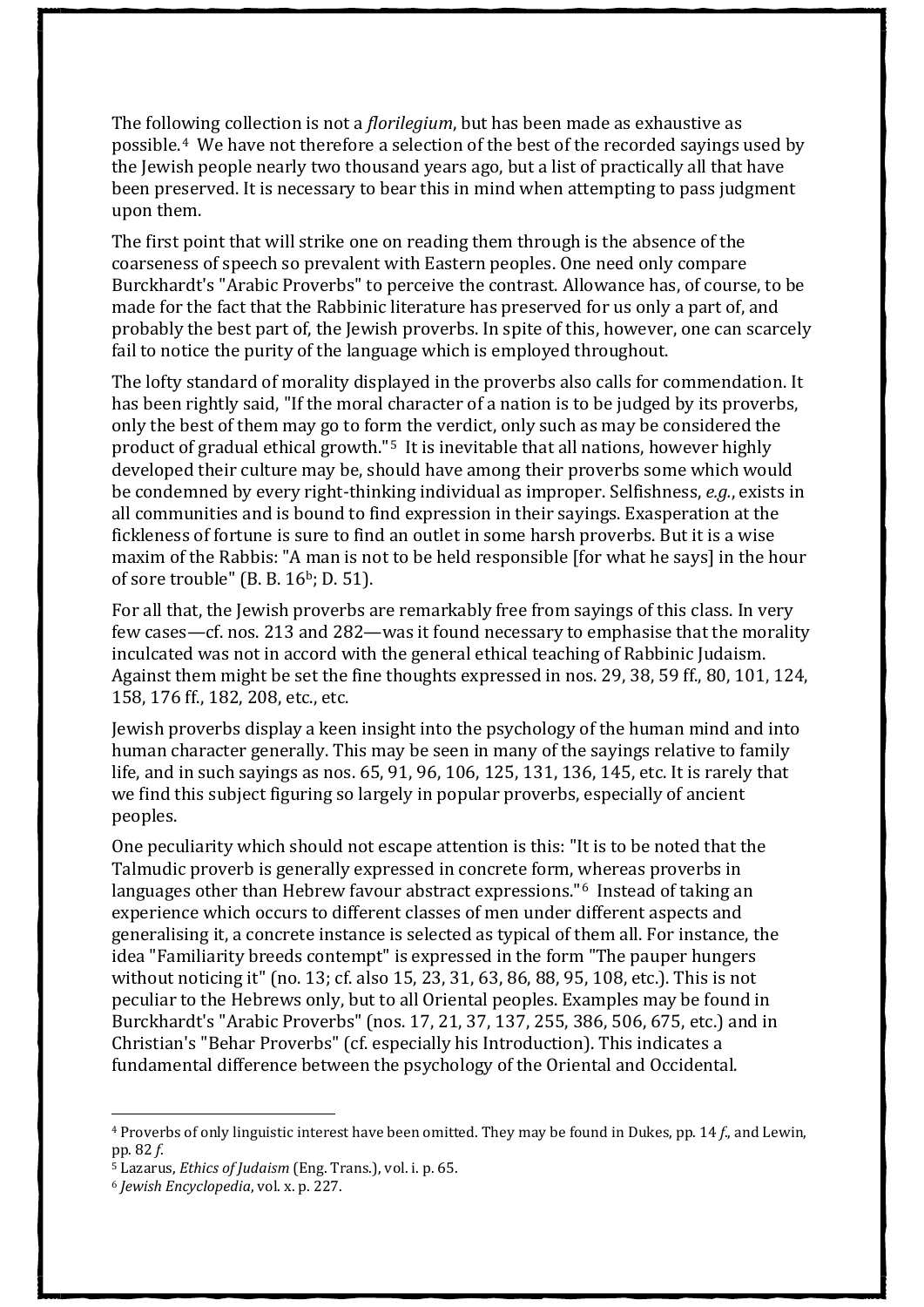That many of the proverbs originated in the villages and not in the large towns is evident from the numerous references to nature and agricultural work. Cf. nos. 2, 21, 54, 85, 90, 111, 113, 130, 216, 239, 276. Such sayings would on the whole belong to an early period, since it was only in the first centuries of the current era that it could be said: "As for ourselves, we neither inhabit a maritime country, nor do we delight in merchandise …; but the cities we dwell in are remote from the sea, and having a fruitful country for our habitation, we take pains in cultivating that only."[7](#page-11-0) The proverbs connected with Trades will accordingly be comparatively late.

Historical incidents have given rise to proverbs, nos. 25, 44, 230 ff., 246, 269 f., 326; and in most cases we have not been supplied with the key to the details. A Biblical source is to be claimed for nos. 252, 257, 270, 280. There is one folk-saying, based on the Bible, that seems to have been in common use as early as the beginning of the second century AḌ. (in the time of R. Akiba, see Jalkut to Prov. § 958), and is worthy of quotation. "In the West (*i.e.* Palestine), when a man took to himself a wife people used to ask him "*Mātzā* or *Mōtzē*"?" (Jeb. 63b). The key to the question is the following two Scriptural verses; "Whoso hath found (*mātzā*) a wife hath found good" (Prov. xviii. 22), and "I find (*mōtzē*) woman more bitter than death" (Eccles. vii. 26). The question, then, means, "Do you find married life "good" or "more bitter than death"?" This is a good example of how the Bible became the source of popular sayings.

The proverbs reveal to us various habits and customs of the Jewish people at that period of their history. We see what pride they took in their personal appearance (no. 202), and how they strove to make their homes as beautiful as possible (nos. 203 f.). They were abstemious (no. 184), but not freed from superstition (no. 348).

Workmen were respected and idlers despised (nos. 156 ff.). Only in few instances do we find a class of workmen contemned—*e.g.* in the case of weavers (nos. 23 f., 53, etc.).[8](#page-11-1) Such a proverb as no. 148 teaches us that it was a common practice to put by the family savings in jars.

A reference to this custom is perhaps to be found in 2 Cor. iv. 7. Nos. 73 and 99 could only have arisen in a country where snakes, and nos. 11, 15, 72, 76 where dogs were numerous. No. 150 throws light on the kind of food eaten by the poor.

Generally speaking, the close study of the proverbs of the ancient Jews must yield much information about the country in which they lived, their occupations, their habits, their thoughts and environment, with the result that we can form a truer picture of what they were like. Readers of Franz Delitzsch's *Jewish Artisan Life in the Time of Christ* will remember the fine use to which he puts Jewish proverbs in his attempted reconstruction of life in Jerusalem.

The unbiassed student, who approaches the consideration of these proverbs without preconceived ideas about Palestinian and Babylonian Jewry in the first five centuries of this era, will probably arrive at the conclusion that much that has been written upon that subject is based more on prejudice than fact.

The quotations collected in the following pages may offer a surer guide to a fair conception of the character of the Jewish people, and if this be so, lovers of the truth will

<sup>7</sup> Josephus, *Contra Apionem*, I. 12.

<span id="page-11-1"></span><span id="page-11-0"></span><sup>8</sup> Trade guilds seem to have had their own proverbs, since we read of millers' proverbs (see no. 350), and fullers' (Suc. 28a; BḄ. 134a).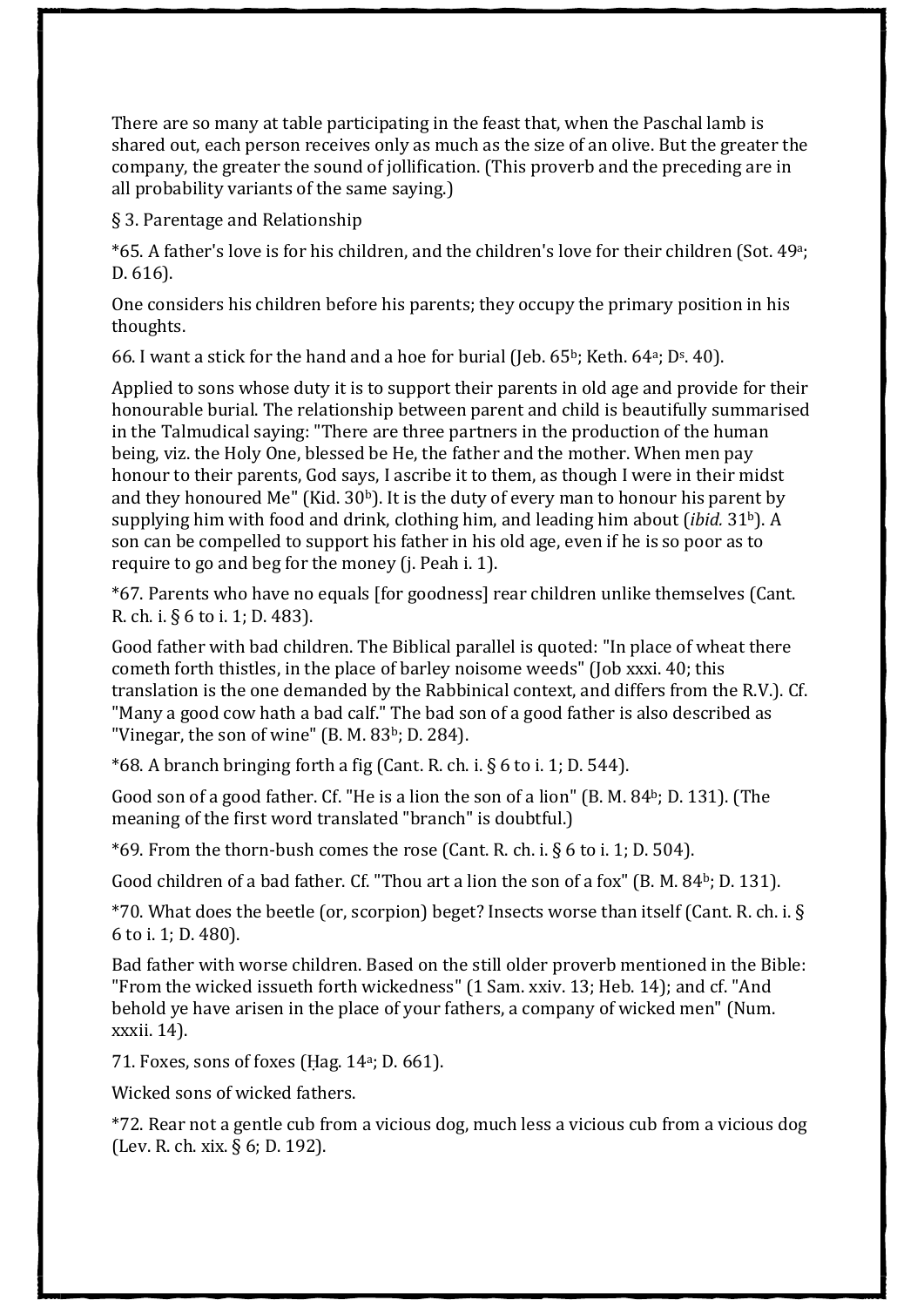That many of the proverbs originated in the villages and not in the large towns is evident from the numerous references to nature and agricultural work. Cf. nos. 2, 21, 54, 85, 90, 111, 113, 130, 216, 239, 276. Such sayings would on the whole belong to an early period, since it was only in the first centuries of the current era that it could be said: "As for ourselves, we neither inhabit a maritime country, nor do we delight in merchandise ...; but the cities we dwell in are remote from the sea, and having a fruitful country for our habitation, we take pains in cultivating that only."<sup>7</sup> The proverbs connected with Trades will accordingly be comparatively late.

Historical incidents have given rise to proverbs, nos. 25, 44, 230 ff., 246, 269 f., 326; and in most cases we have not been supplied with the key to the details. A Biblical source is to be claimed for nos. 252, 257, 270, 280. There is one folk-saying, based on the Bible, that seems to have been in common use as early as the beginning of the second century A . (in the time of R. Akiba, see Jalkut to Prov. § 958), and is worthy of quotation. "In the West (i.e. Palestine), when a man took to himself a wife people used to ask him "  $\mathfrak{C} - \mathfrak{O}$   $\mathfrak{C}$   $\mathfrak{O} - \mathfrak{C}$ " (i.e. 63b). The key to the question is the following two Scriptural verses; "Whoso hath found  $\phi \phi - \frac{\partial \phi}{\partial x}$  (exists hath found good" (Prov. xviii. 22), and "I find  $\hat{U}$  –  $\hat{U}$  –  $\hat{U}$  –  $\hat{U}$  p =  $\hat{U}$  more bitter than death" (Eccles. vii. 26). The question, then, means, "Do you find married life "good" or "more bitter than death"?" This is a good example of how the Bible became the source of popular sayings.

The proverbs reveal to us various habits and customs of the Jewish people at that period of their history. We see what pride they took in their personal appearance (no. 202). and how they strove to make their homes as beautiful as possible (nos. 203 f.). They were abstemious (no. 184), but not freed from superstition (no. 348).

Workmen were respected and idlers despised (nos. 156 ff.). Only in few instances do we find a class of workmen contemned—e.g.in the case of weavers (nos. 23 f., 53, etc.).<sup>8</sup> Such a proverb as no. 148 teaches us that it was a common practice to put by the family savings in jars.

A reference to this custom is perhaps to be found in 2 Cor. iv. 7. Nos. 73 and 99 could only have arisen in a country where snakes, and nos. 11, 15, 72, 76 where dogs were numerous. No. 150 throws light on the kind of food eaten by the poor.

Generally speaking, the close study of the proverbs of the ancient Jews must yield much information about the country in which they lived, their occupations, their habits, their thoughts and environment, with the result that we can form a truer picture of what they were like. Readers of Franz Delitzsch's Jewish Artisan Life in the ime of Christwill remember the fine use to which he puts Jewish proverbs in his attempted reconstruction of life in Jerusalem.

The unbiassed student, who approaches the consideration of these proverbs without preconceived ideas about Palestinian and Babylonian Jewry in the first five centuries of this era, will probably arrive at the conclusion that much that has been written upon that subject is based more on prejudice than fact.

The quotations collected in the following pages may offer a surer guide to a fair conception of the character of the Jewish people, and if this be so, lovers of the truth will

<sup>7</sup> Iosephus, Contra ApionemI, 12.

<sup>8</sup> Trade guilds seem to have had their own proverbs, since we read of millers' proverbs (see no. 350), and fullers' (Suc. 28<sup>a</sup>; B *f.* 134<sup>a</sup>).